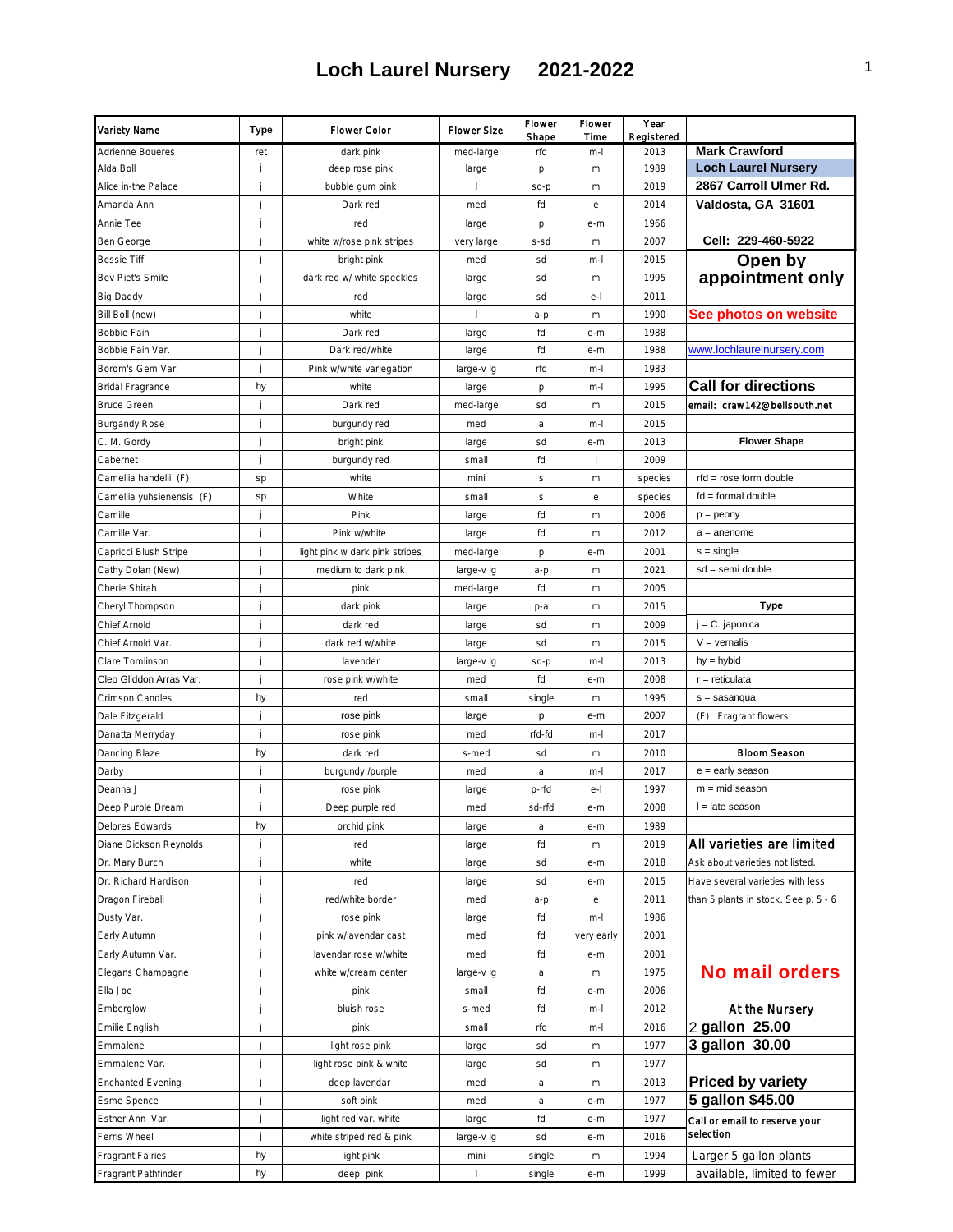| Variety Name                             | Type | Flower Color                                 | Flower Size         | Flower<br>Shape | Flower<br>Time   | Year<br>Registered |                                   |
|------------------------------------------|------|----------------------------------------------|---------------------|-----------------|------------------|--------------------|-----------------------------------|
| Frank Houser \$\$                        | ret  | red                                          | very large          | sd-p            | e-m              | 1989               | varieties.                        |
| Garnet Advent                            | j    | white                                        | med                 | fd              | e-m              | 2017               |                                   |
| George Lumsden                           | j    | light pink w/whiter center                   | small               | p-rfd           | m-l              | 2016               | Limited GRAFTED plants available. |
| Georgia Fire                             | j    | dark red                                     | med                 | rfd             | m-l              | 2009               | SEE SEPARATE LISTS                |
| Georgia National Fair                    | j    | pink and white                               | large-v Ig          | sd-p            | $e-1$            | 1995               |                                   |
| Glory B                                  | j    | clear solid pink                             | med                 | sd              | m                | 2017               | \$\$ Higher Cost                  |
| Gordy's Pretty Lady (New)                | j    | clear solid pink                             | large-v lg          | sd-p            | $e-1$            | 2005               |                                   |
| Hallstone Spicey                         | hy   | bright pink                                  | small               | р               | m                | 2008               |                                   |
| Happy Birthday                           | j    | pale pink w/ pink stripes                    | large               | р               | e-m              | 1979               |                                   |
| Happy Birthday Var.                      | j    | pale pink w/ wt &pink stripes                | large               | p               | e-m              | 1980               |                                   |
| Happy Higo                               | higo | red                                          | large-v lg          | single          | $\,$ m $\,$      | 1992               |                                   |
| <b>Happy Times</b>                       | j    | red w/white                                  | s-med               | sd              | m-l              | 2005               |                                   |
| Henry Huntington                         | j    | pink                                         | v-large             | S               | e-m              | 1994               |                                   |
| Henry Parish Var.                        | j    | dark red w/white                             | med                 | rfd             | m                | 2007               |                                   |
| Herbert Earl Gatch                       | j    | white striped red                            | large               | fd-rfd          | m-l              | 2013               |                                   |
| J-Wings (New)                            | j    | red                                          | large               | fd              | m-l              | 2019               |                                   |
| Jerry Rice (New)                         | İ    | candy apple red                              | large               | p               | m-l              | 2020               |                                   |
| Jimbo's Tama (New)                       | j    | red w/with edge                              | large               | sd-p            | m                | 2021               |                                   |
| Jimmy Carter                             | j    | light pink w/redstripes                      | med                 | rd              | m-l              | 2018               |                                   |
| Joan Holden                              | j    | pink w/dark pink stripes                     | large               | p               | $\,$ m $\,$      | 2008               |                                   |
| John Rumbach                             | j    | dark red                                     | med                 | sd-p            | m                | 2013               |                                   |
| Kathryn Curran (New)                     | j    | red w/white border                           | med                 | sd-p            | e-m              | Pending            |                                   |
| Katie Northcutt                          | j    | red w/white                                  | very large          | p               | m                | 2010               |                                   |
| Kristen Lynn (New)                       | j    | white                                        | large-v lg          | sd-p            | m                | 2019               |                                   |
| Kumagai Nagoya (Root Stock)              | higo | red/pink petaloids                           | large               | S               | m                | 1898               |                                   |
| Kyle Var.                                | j    | bright red w/white                           | very large          | sd              | e-m              | 2013               |                                   |
| Lady Eva Var.                            | j    | light pink                                   | large               | sd-p            | m-l              | 1974               |                                   |
| Landon Waters                            | j    | white w/red flecks & spots                   | small               | fd              | m                | 2006               |                                   |
| Laura's Beauty                           | j    | red & white stripe                           | med-large           | sd-p            | $e-$             | 2011               |                                   |
| Lauren Tudor                             | j    |                                              |                     |                 |                  | 1999               |                                   |
| Lauren Tudor PINK Var.                   | j    | Candy stripe Pink<br>Pinkw/white variegation | very large          | р               | $\rm e$<br>е     | 1999               |                                   |
| Lauren Tudor Var.                        | j    | Candy stripe w/white                         | very large          | р               | е                | 1999               |                                   |
| Leah Gay                                 | hy   | blush pink                                   | very large<br>s-med | р<br>fd         | e-m              | 1990               |                                   |
| Leone Summerson                          | j    | white                                        | large-v lg          | a               |                  | 1995               |                                   |
| Lila S. Roberts                          | j    | light pink w/pink stripes                    | med                 | rfd             | m<br>$\,$ m $\,$ | 2014               |                                   |
|                                          | j    |                                              |                     |                 |                  |                    |                                   |
| Lillian Gordy<br>Lillian's Shinning Star | j    | bright pink                                  | v-large             | a-p             | e-m              | 2017               |                                   |
| <b>Lilly Grace</b>                       | j    | light pink w/pink petaloids<br>pink          | large<br>mini       | р<br>a          | e-m              | 2019<br>2011       |                                   |
| Linda B. Browne (New)                    |      | light and medium pink                        |                     |                 | m                | 2018               |                                   |
| Louise Fitzgerald                        | j    | pink w/light pink edge                       | large               | sd-p<br>sd      | $e-1$            | 2007               |                                   |
| Lucille Davis                            | j    |                                              | large-v Ig          |                 | e-m              | 1965               |                                   |
| Lucille Jernigan                         | j    | white<br>white                               | large<br>large      | a<br>p          | m<br>e-m         | 1989               |                                   |
| Lucy Stewart                             | j    | white                                        | large-v Ig          | p               | m                | 1971               |                                   |
| <b>Magic City</b>                        | İ    | red w/white                                  | med                 | р               | ${\sf m}$        | 1965               |                                   |
| Marie Crawford                           | İ    |                                              |                     |                 |                  | 2010               |                                   |
| Mary Ann Lawrence                        | j    | pink<br>bright red                           | med<br>large        | sd-p<br>sd      | e-m<br>m-l       | 2013               |                                   |
| Mary Dillard                             | j    | rose pink w/darker inner petals              |                     | fd              |                  | 1995               |                                   |
|                                          | j    | dark red                                     | large               |                 | e-m              | 2003               |                                   |
| Matilida Bradfrod (New)<br>Miss Lillian  |      |                                              | med                 | р               | m-l              |                    |                                   |
|                                          | j    | white with pink edges                        | small               | fd              | m<br>т           | 2001               |                                   |
| Mrs. Woodrow Hathorn                     | j    | red                                          | med                 | sd              |                  | 1979               |                                   |
| My Nancy                                 | j    | pinkish purple to lavendar w/white           | med                 | sd-p            | $\,$ m $\,$      | 1987               |                                   |
| Nancy Lynn                               | j    | pink                                         | med                 | fd              | m                | 1990               |                                   |
| Nita McRae                               | ret  | orchid pink                                  | very large          | p               | m-l              | 2001               |                                   |
| Nuccio's Bella Rosa Var.                 | j    | red w/white                                  | large               | fd              | e-m              | 2001               |                                   |
| October Affair                           | j    | pink                                         | med                 | fd              | е                | 1981               |                                   |
| Optical Illusion                         | hy   | light yellow and pink                        | med                 | fd              | m-l              | 2015               |                                   |
| Our Melissa                              | hy   | pink                                         | small               | a               | $e-1$            | 1986               |                                   |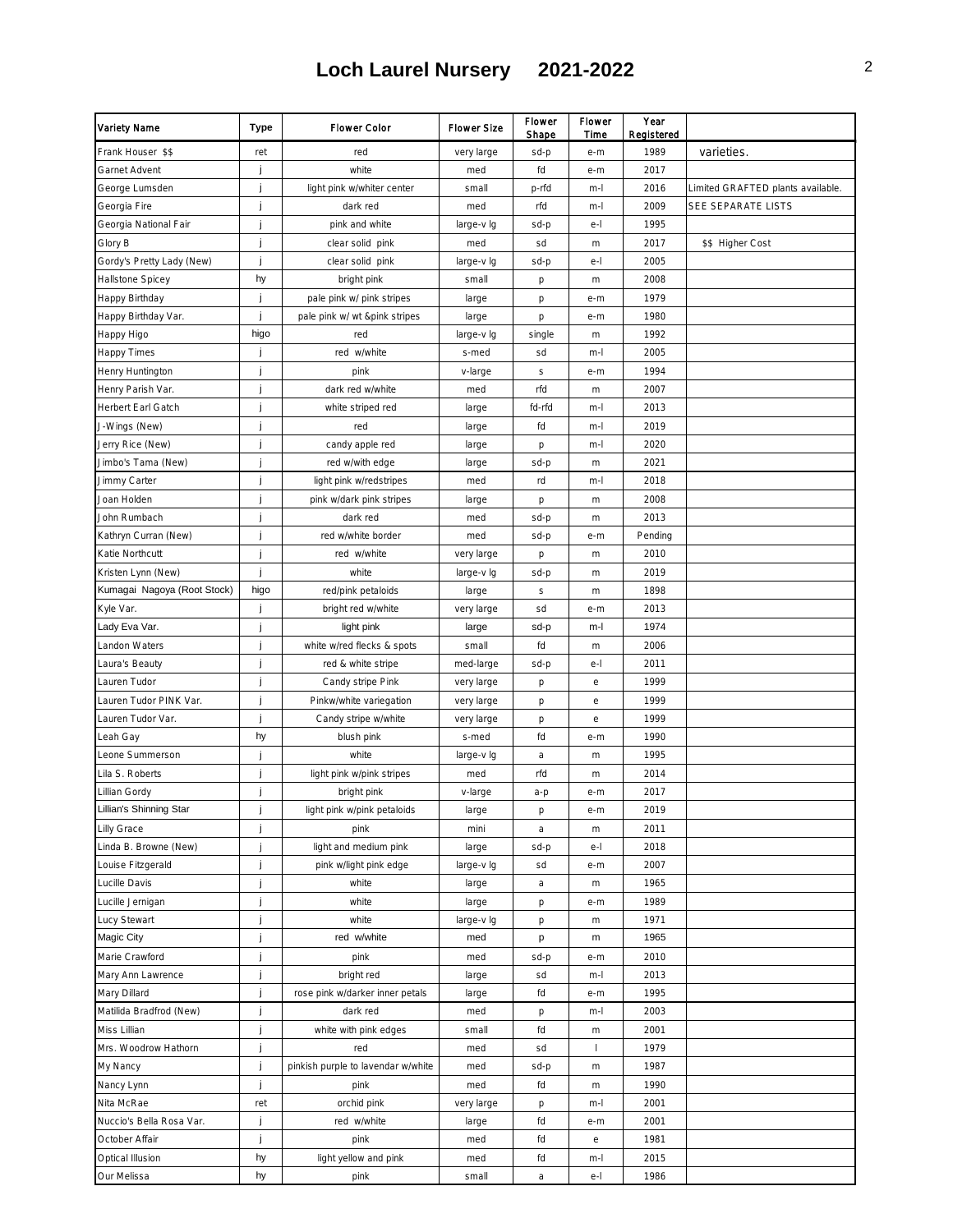| Variety Name                 | Type            | Flower Color                        | <b>Flower Size</b> | Flower<br>Shape | Flower<br>Time | Year<br>Registered |  |
|------------------------------|-----------------|-------------------------------------|--------------------|-----------------|----------------|--------------------|--|
| Pam Aman Kirven (New)        | j               | crimson red                         | med-large          | р               | m-l            | 2019               |  |
| Peter Cottontail (New)       | j               | white                               | m                  | a               | e-m            | 2019               |  |
| Phillip's Choice             | j               | dark red                            | med                | a-p             | e-m            | 2018               |  |
| Pink Perfection              | j               | pink                                | small              | fd              | e-m            | pre 1900           |  |
| Pink Spider (New)            | hy              | fuschia pink                        | med                | sd              | m-l            | 2019               |  |
| Princess Makaso              | j               | white w/red border                  | med-large          | sd              | m-l            | 1989               |  |
| Purple Swirl                 | j               | rosy purple                         | s-med              | fd              | m-l            | 1960               |  |
| Q Ball                       |                 | rose pink                           | very large         | p               | $e-$           | 2010               |  |
| Rachael Clare                | j               | pink                                | large              | p               | e-m            | 2018               |  |
| Red Devil                    | j               | red                                 | s-med              | sd              | m-l            | 2009               |  |
| Red Hots Var.                | j               | bright red w/white                  | s-med              | sd              | e-m            | 1992               |  |
| Rena Campbell                | j               | variable pink, red & white          | med                | p               | m-l            | pre 1900           |  |
| Robin Ann Cross              | j               | pink                                | med-large          | sd              | e-m            | 2016               |  |
| Royal Velvet                 | j               | dark velvet red                     | large              | sd              | m              | 1987               |  |
| Royal Velvet Var.            | j               | dark red w/white                    | large              | sd              | m              | 1987               |  |
| Ruth Vickers Fullwood        | j               | dark red                            | large              | sd              | m              | 2015               |  |
| San Dimas Var.               | j               | red w/white                         | large              | sd              | e              | 1971               |  |
| Sandee Khoury (New)          |                 | white                               | large              | sd              | e-m            | 2019               |  |
| Sandra Williams              | j               | dark pink & red w/white spots       | small              | p               | e-m            | 2005               |  |
| Scarlet Ribbons              | j               | vibrant red                         | med                | p-rfd           | $e-1$          | 2013               |  |
| Senritsu-Ko (New)            | hy              | light yellow and pink               | s-med              | fd-rfd          | m              | 2007               |  |
| Sharon Wilson                | j               | light and medium pink               | med                | rfd-sd          | m              | 2019               |  |
| Smooth Fragrance (New)       | hy              | deep pink                           | large              | sd-p            | e-m            | 1999               |  |
| Spectacular                  | j               | red                                 | large              | a               | m              | 1965               |  |
| Spring Daze                  | hy              | blush pink edg coral pink           | s-med              | fd-rfd          | m-l            | 1989               |  |
| Star Above Star              | $\sf V$         | pale pink                           | med                | sd              | e-m            | 1964               |  |
| Strawberry Vanilla (New)     | j               | white w/pink stripes                | med-large          | sd              | $e-$           | 2018               |  |
| Susan Grooms (New)           | j               | light pink w/pink flecks            | large              | p               | m-l            | 2021               |  |
| Sweet Auburn                 | j               | purplish pink                       | very large         | sd              | m-l            | 2014               |  |
| Sweet Auburn Var.            | j               | purplish pink w/white               | very large         | sd              | m-l            | 2014               |  |
| Sweet Scentsation (F)        | hy              | orchid pink                         | large              | sd-p            | e-m            | 2016               |  |
| Sweetie Pie                  | j               | blush pink w /1 or more red stripes | large              | sd              | e-m            | 1997               |  |
| Sweetie Pie Red              | j               | mauve red                           | large              | sd              | e-m            | 2005               |  |
| Tama Bambino                 | j               | rose pink w/white                   | mini-small         | p               | e-m            | 1993               |  |
| Tama Electra                 | j               | red/white border                    | med                | $\mathbb S$     | m              | 1993               |  |
| Tama Loch Laurel             | j               | red w/white border                  | med                | p               | $\,$ m $\,$    | 2016               |  |
| Tama Vino                    | j               | wine red w/wt border                | s-med              | sd              | e-m            | 1993               |  |
| Tea - Large & Small leaf     | sp              | white                               | small              | single          | $\rm e$        | ΝA                 |  |
| Terry Gilley Var.            | j               | red/white                           | large              | sd              | m-l            | 1974               |  |
| Tom Perkins Var.             | hy              | rose-red w/white                    | large              | fd              | m              | 1994               |  |
| Tudor Baby                   | j               | dark red                            | small              | fd              | m-l            | 2001               |  |
| Tudor Baby Var.              | j               | dark red w/ white speckles          | small              | rd              | m-l            | 2001               |  |
| Vernon E. Howell             | j               | red                                 | large              | p               | e-m            | 2003               |  |
| Victoria Vanis (New)         | j               | light blush pink                    | med                | fd              | m              | 2009               |  |
| Virginia Lynn                | j               | pink                                | med-large          | fd              | e-m            | 2017               |  |
| Volcano                      | j               | scarlet red                         | large              | a               | m-l            | 1992               |  |
| Walker Lewis                 | j               | dark pink w/white picotee edges     | med                | sd-p            | e-m            | 2010               |  |
| Wally B                      | j               | dark red                            | large              | a-p             | m              | 2017               |  |
| Wendzalea                    | hy              | ruby red                            | large              | single          | $\rm e$        | 2009               |  |
| White Porcelain              | j               | white                               | large              | fd              | e-m            | 2006               |  |
| Wobby Boy                    | j               | white w/pink flecks & spots         | med                | sd              | m-l            | 1983               |  |
| Woodland Manor               | j               | bright red                          | very large         | sd              | m-l            | 2016               |  |
| Woodland Manor Ruffles (New) | ret             | bright pink                         | med-large          | sd              | m-l            | 2019               |  |
| Woopee                       | j               | pink veined red w/wt margin         | s-med              | sd              | e-m            | 2000               |  |
|                              |                 |                                     |                    |                 |                |                    |  |
| Sasanquas                    |                 |                                     |                    |                 |                |                    |  |
| Justrite                     | $\mathbbmss{S}$ | Carmine Red                         | med                | sd              | e-l            | 2016               |  |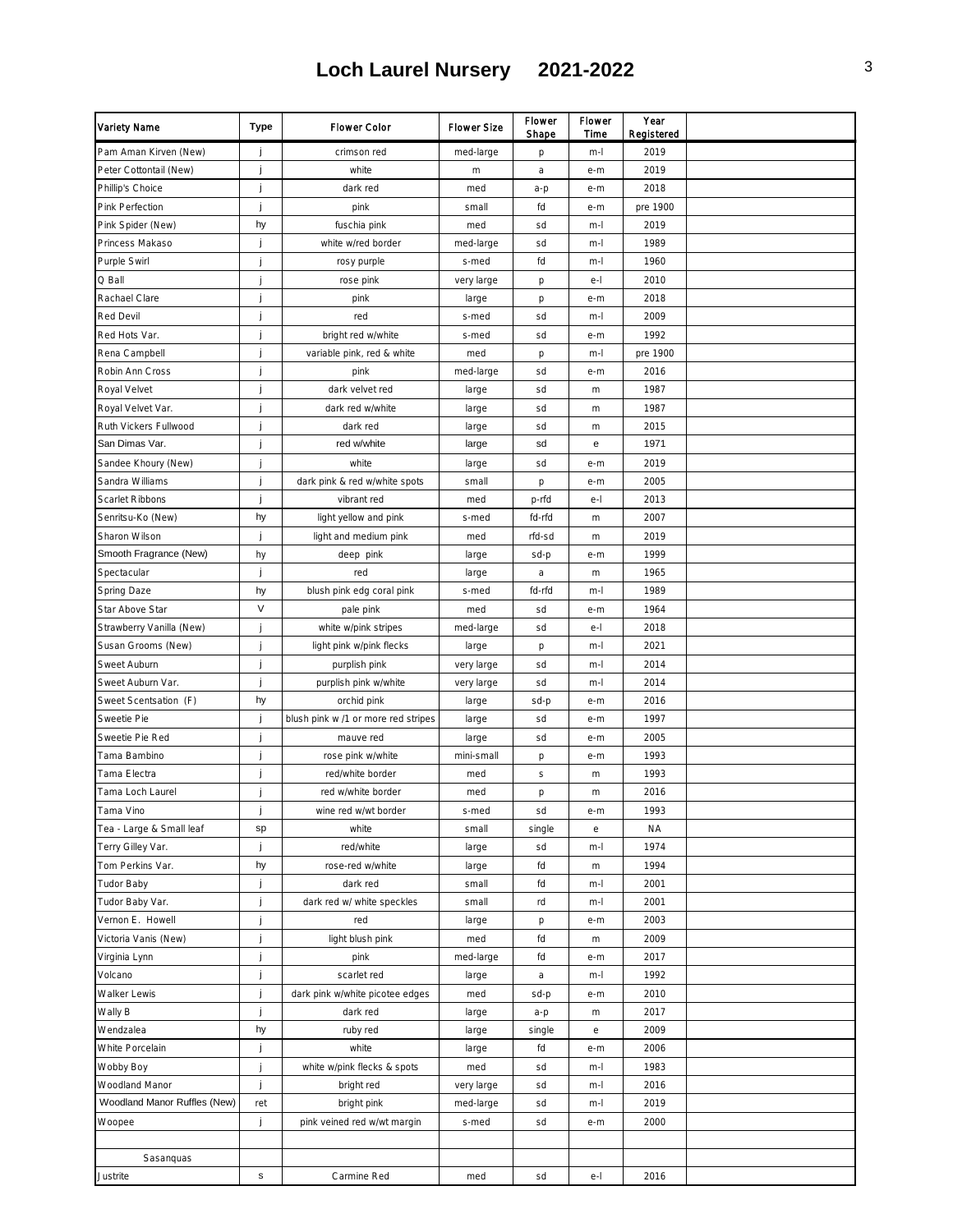| Variety Name                                   | <b>Type</b>     | Flower Color                                      | <b>Flower Size</b> | Flower<br>Shape | Flower<br>Time | Year<br>Registered |  |
|------------------------------------------------|-----------------|---------------------------------------------------|--------------------|-----------------|----------------|--------------------|--|
| No Doubt                                       | $\mathbb S$     | Crimson Rose Red                                  | med                | sd              | e-m            | 2016               |  |
| Red October                                    | $\mathbbmss{S}$ | Neon Red                                          | small              | a-p             | e-m            | 2016               |  |
| Pink Surprise                                  | $\mathbbmss{S}$ | Pink                                              | mini               | sd              | e-m            | 1966               |  |
|                                                |                 |                                                   |                    |                 |                |                    |  |
|                                                |                 |                                                   |                    |                 |                |                    |  |
| Georgia First Lady Series                      |                 | Available individually or as complete collection. |                    |                 |                |                    |  |
| (If marked with ** not available individually) |                 |                                                   |                    |                 |                |                    |  |
|                                                |                 |                                                   |                    |                 |                |                    |  |
| Marty A. Kemp **                               | j               | delicate pink w/pink stripes                      | small              | fd              | $m-1$          | 2019               |  |
| Betty Foy Sanders **                           | j               | white w/red flecks                                | $\,$ m $\,$        | sd              | e-m            | 1965               |  |
| Elizabeth Harris                               | j               | burgandy red                                      | $\,$ m $\,$        | a-p             | e-m            | 2018               |  |
| Marie Barnes                                   | j               | red                                               | large              | sd              | $m-1$          | 2018               |  |
| Mary Beth Busbee                               | j               | hot pink                                          | large              | p               | e-m            | 2018               |  |
| Mary Perdue                                    | j               | red                                               | med                | fd              | 1              | 2018               |  |
| Rosalyn Carter                                 | j               | light pink                                        | large              | rfd-fd          | $m-1$          | 2017               |  |
| Sandra Deal                                    | j               | white                                             | large              | fd              | $m-1$          | 2015               |  |
| Shirley Miller                                 | j               | dark orchid pink w/lavender<br>overtones          | large              | sd              | m-l            | 2018               |  |
|                                                |                 |                                                   |                    |                 |                |                    |  |
| Varieties with less than 5 plants in stock.    |                 |                                                   |                    |                 |                |                    |  |
|                                                |                 |                                                   |                    |                 |                |                    |  |
| Ack-Scent (F)                                  | hy              | Shell Pink                                        | med                | P               | m              | 1978               |  |
| Allie Gordy                                    | j               | coral pink                                        | med                | fd              | $\,$ m $\,$    | 2012               |  |
| Arlene Rand                                    | j               | white                                             | s-med              | p               | $m-1$          | 2018               |  |
| <b>Blue Ridge Sunset</b>                       | j               | lavender pink                                     | large              | rd              | m-l            | 2005               |  |
| Brenda Ann Hart                                | j               | rose pink                                         | $\,$ m $\,$        | fd              | e-m            | 1978               |  |
| <b>Buttermint</b>                              | hy              | pale yellow                                       | mini               | sd              | e-l            | 1997               |  |
| Buttons & Bows                                 | hy              | light pink                                        | small              | fd              | e-m            | 1985               |  |
| Carrie Lou (New)                               | j               | blush pink w/pink stripes                         | large              | sd-p            | $m-1$          | 2011               |  |
| Cutie Buttons                                  | j               | white                                             | small              | p               | e-m            | 2016               |  |
| Daughter's Red                                 | hy              | dark pink                                         | large              | sd-p            | $\,$ m $\,$    | 2008               |  |
| Deep Secret                                    | j               | dark red                                          | med-large          | sd              | m              | 1991               |  |
| Den Burton                                     | ret             | scarlet red                                       | very large         | p               | $m-1$          | 1999               |  |
| Desert Sunset                                  | j               | bright coral pink                                 | large              | sd              | $\,$ m $\,$    | 2013               |  |
| Dominic DiTomasso                              | j               | cherry red                                        | med-large          | sd-p            | e-l            | 2005               |  |
| Dorothy B. Decuers                             | j               | rose pink                                         | med-large          | sd-rfd          | e-m            | 2008               |  |
| Elizabeth Ann                                  | j               | white w/pink edges                                | large-v lg         | p-fd            | $m-1$          | 1999               |  |
| Elizabeth Nedra Mathis                         | Ĵ               | dark red                                          | large              | sd              | m              | 2009               |  |
| Emma J. Mitchell                               | j               | white                                             | very large         | rfd             | $m-1$          | 2003               |  |
| Esther's Tomorrow                              | j               | light pink var. white                             | med-large          | р               | $\,$ m $\,$    | 2013               |  |
| Gloria Ann                                     | j               | deep rosered                                      | s-med              | fd              | $m-1$          | 2021               |  |
| Gordy's Petite                                 | j               | rose pink                                         | mini               | fd              | e-m            | 2020               |  |
| Grape Soda                                     | j               | purple                                            | s-med              | single          | m              | 1988               |  |
| High Fragrance (F)                             | hy              | pink                                              | med                | p               | $\,$ m $\,$    | 1986               |  |
| Jim Smith                                      | j               | rose red                                          | large              | sd              | $m-1$          | 2015               |  |
| Kiku Toji                                      | j               | red blotched white                                | small              | fd              | е              | 1895               |  |
| Lady Laura                                     | j               | red w/pink stripes                                | large              | р               | m              | 1983               |  |
| Lauren Tudor PINK                              | j               | Clear solid pink                                  | very large         | p               | е              | 2004               |  |
| Manuroa Road                                   | j               | deep blood red                                    | large              | fd              | $m-1$          | 2001               |  |
| Mary Carol                                     | ret             | med pink                                          | large              | sd              | $m-1$          | 2019               |  |
| Miss Sally                                     | $\mathbf r$     | red w/fluted petals                               | very large         | sd              | $\,$ m $\,$    | 2004               |  |
| Mister Sam                                     | j               | pale pink                                         | large              | rfd             | e-m            | 1964               |  |
| Monday's Child                                 | j               | deep pink                                         | large              | a               | m-l            | 2013               |  |
| Morgan Elizabeth                               | j               | pink                                              | small              | р               | $m-1$          | 1998               |  |
| Mrs. Abby Wilder II                            | j               | light pink w/white edges                          | med                | a               | e-m            | 1947               |  |
| Nightfall                                      | j               | dark red                                          | med                | single          | е              | 2013               |  |
| Pink Kiss                                      | j               | pink                                              | med                | fd              | $m-1$          | 2020               |  |